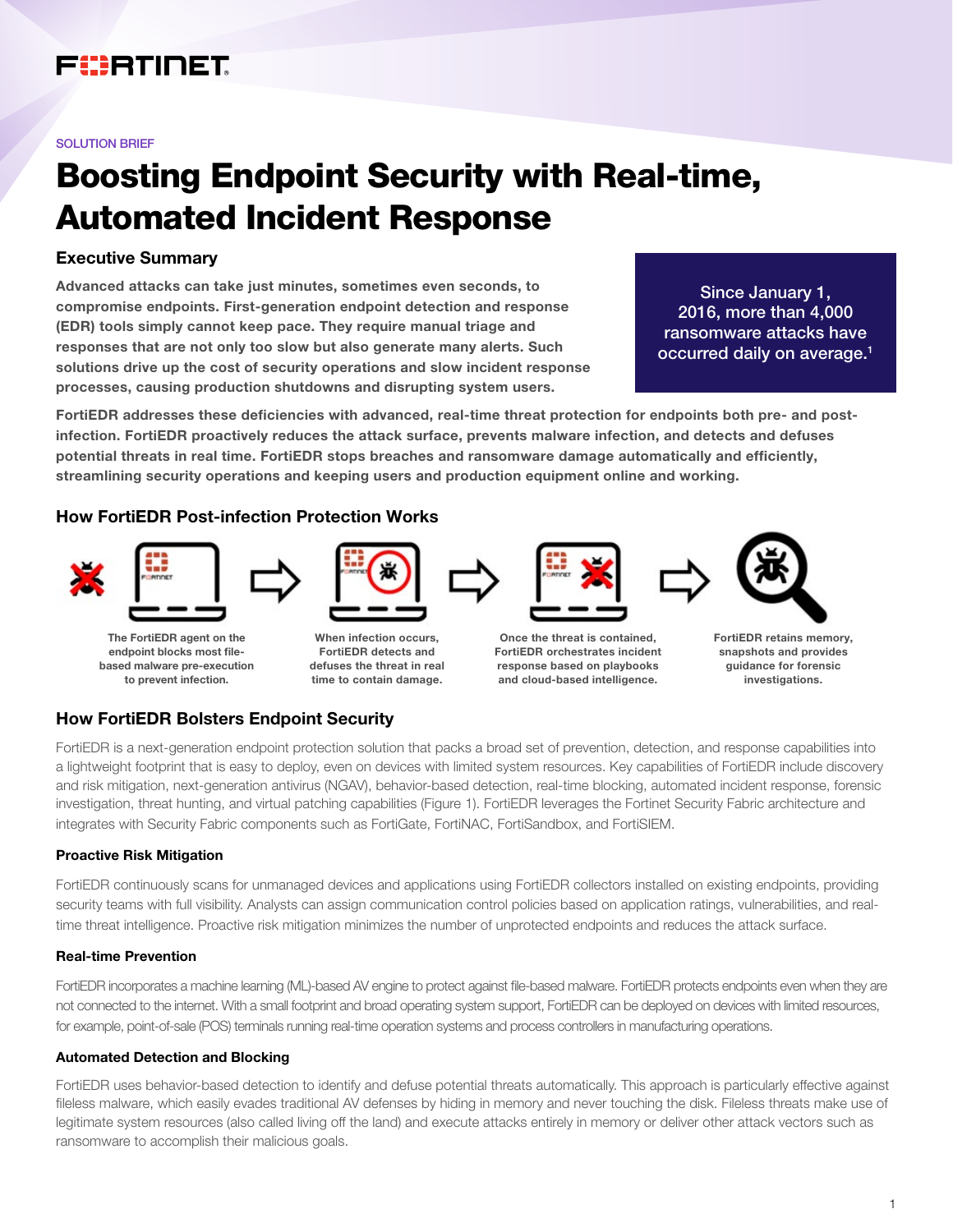

Figure 1: FortiEDR offers pre- and post-infection features to improve endpoint detection and response.

When suspicious behavior occurs, FortiEDR immediately thwarts the attacks by blocking all requested outbound communications and blocking access to the file system. At the same time, the FortiEDR cloud-based back end continuously classifies the threats for appropriate response actions and eliminates noise to streamline security analysis and operations.

#### Orchestrated Incident Response

FortiEDR comes with customizable playbooks that enable orchestrated and automated incident response and remediation. Typical automated activities invoked by playbooks include terminating malicious processes, removing files, cleaning up persistency, rolling back malicious changes, notifying users, isolating applications and devices, and opening tickets.

Not all endpoints have the same risk tolerance. For example, the controller system on the manufacturing floor requires high availability and therefore has a lower risk tolerance than an employee's laptop. With playbooks, security teams can design a context-based incident response that initiates the appropriate actions based on threat classification and the endpoint group. This approach ensures a consistent incident response, reduces the time security teams spend on routine tasks, and helps organizations align their endpoint security policies with risk tolerance.

## Forensic Investigation

FortiEDR features a unique guided interface that offers clear explanation for alerts and suggests logical next steps for the forensic investigation. FortiEDR automatically enriches data with detailed information on attack techniques from trusted sources such as the ATT&CK database. Patented code-tracing technology gives security teams full visibility across the cyberattack chain. FortiEDR also reserves memory snapshots of attacks to aid investigation.

## Business Benefits

FortiEDR delivers significant business value in the areas of endpoint protection, incident response, security operations, and business continuity.

#### Improve Security with Real-time Protection

Working in real time and leveraging ML, FortiEDR stops breaches and prevents data loss and ransomware damage in real time, eliminating the time gap between detection and response. FortiEDR not only improves the organization's endpoint protection but also minimizes the impact of threats that manage to bypass the prevention stack.

#### Optimize Security Operations

FortiEDR optimizes security workflows with customizable, standardized incident response processes. FortiEDR frees staff time and reduces alert fatigue by automating repetitive tasks and minimizing false positives. By automatically combining alerts, linking events, and presenting a coherent attack graph, FortiEDR streamlines incident response and forensic investigations.